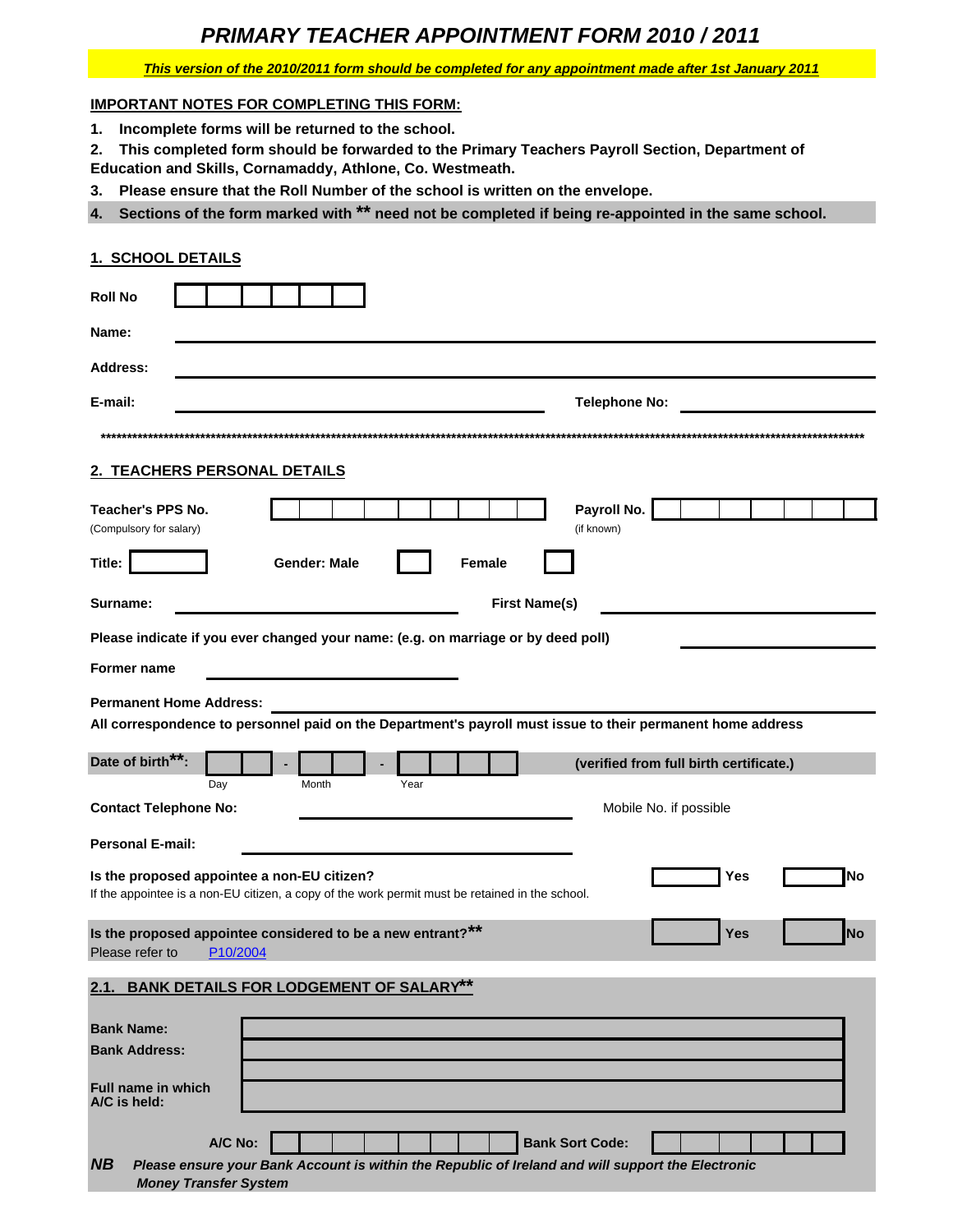# **3. EMPLOYMENT DETAILS**

# **3.1 WHOLETIME**

| Permanent:                                                                                                                                                                                                                                                                                         | <b>Fixed Term:</b><br>(Temporary)                            |      |                            |       |         | C.I.D.  |  |    |
|----------------------------------------------------------------------------------------------------------------------------------------------------------------------------------------------------------------------------------------------------------------------------------------------------|--------------------------------------------------------------|------|----------------------------|-------|---------|---------|--|----|
| <b>Date of Appointment:</b>                                                                                                                                                                                                                                                                        |                                                              | Day  | Month                      | Year  |         |         |  |    |
| In case of Temporary appointment - please complete end-date if known*                                                                                                                                                                                                                              |                                                              |      |                            |       |         |         |  |    |
| End Date of Temporary appointment *                                                                                                                                                                                                                                                                |                                                              |      |                            |       |         |         |  |    |
| *If unknown, it is important to inform Primary Teachers Payroll Section at least two weeks prior to the end date                                                                                                                                                                                   |                                                              |      |                            |       |         |         |  |    |
| <b>Type of Post:</b><br>e.g. Principal, Mainstream Class Teacher, Learning Support/Resource Teacher, etc)                                                                                                                                                                                          |                                                              |      |                            |       |         |         |  |    |
| Origin of the post<br>e.g. Replacing Retirement (Compulsory/Voluntary/Disability) / Resignation / Jobshare / Career Break Replacement<br>(New Post because, projected enrolment / curricular concession / special needs / non nationals / travellers)<br>Secondment / Death / Other (State Reason) |                                                              |      |                            |       |         |         |  |    |
| Is this a newly sanctioned post replacing existing part time teacher(s)?                                                                                                                                                                                                                           |                                                              |      |                            |       |         | Yes     |  | No |
| Name of Teacher(s) being replaced:                                                                                                                                                                                                                                                                 |                                                              |      | <b>PPSN</b>                |       |         |         |  |    |
| Is Teacher taken from Panel<br>Yes                                                                                                                                                                                                                                                                 | No                                                           |      | If Yes, please state Panel |       |         |         |  |    |
| 3.2 PART-TIME                                                                                                                                                                                                                                                                                      |                                                              |      |                            |       |         |         |  |    |
| <b>Regular Part Time:</b>                                                                                                                                                                                                                                                                          | <b>Fixed Term Part Time:</b>                                 |      |                            |       |         | C.I.D.: |  |    |
| <b>Date of Appointment:</b>                                                                                                                                                                                                                                                                        |                                                              | Day  | Month                      | Year  |         |         |  |    |
| End Date of Part Time appointment *                                                                                                                                                                                                                                                                |                                                              | Day  | Month                      | Year  |         |         |  |    |
| *If unknown, it is important to inform Primary Teachers Payroll Section at least two weeks prior to the end date                                                                                                                                                                                   |                                                              |      |                            |       |         |         |  |    |
| Indicate post to which teacher is being assigned                                                                                                                                                                                                                                                   |                                                              |      |                            |       |         |         |  |    |
| <b>Learning Support/Resource</b>                                                                                                                                                                                                                                                                   |                                                              | Tick |                            | Hours | Minutes |         |  |    |
| <b>Resource</b>                                                                                                                                                                                                                                                                                    |                                                              |      |                            |       |         |         |  |    |
| <b>Language Support</b>                                                                                                                                                                                                                                                                            |                                                              |      |                            |       |         |         |  |    |
| <b>Specialist Subject</b>                                                                                                                                                                                                                                                                          |                                                              |      |                            |       |         |         |  |    |
| Other - please specify                                                                                                                                                                                                                                                                             |                                                              |      |                            |       |         |         |  |    |
| Origin of the post                                                                                                                                                                                                                                                                                 | e.g. New post, replacing a teacher who has resigned/retired. |      |                            |       |         |         |  |    |
| Name of Teacher being replaced:                                                                                                                                                                                                                                                                    |                                                              |      | <b>PPSN</b>                |       |         |         |  |    |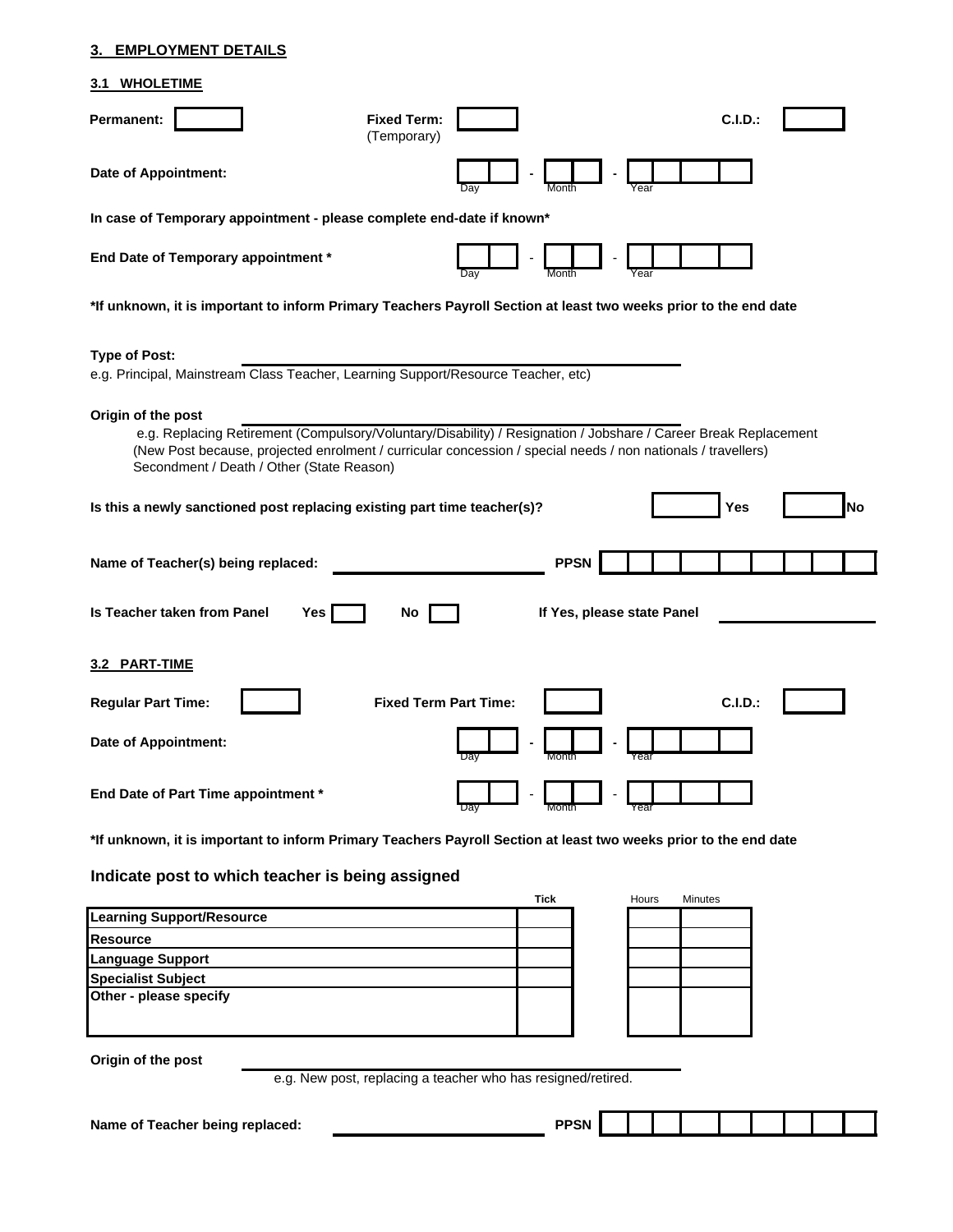# **4. DETAILS OF TEACHING COUNCIL REGISTRATION**

| The proposed appointee should have qualifications suited to the post.                                                                                                                                                                                                                          |
|------------------------------------------------------------------------------------------------------------------------------------------------------------------------------------------------------------------------------------------------------------------------------------------------|
| <b>Yes</b><br><b>No</b><br>Is the proposed appointee currently registered with the Teaching Council?                                                                                                                                                                                           |
| If Yes, Please attach a copy of the Certificate/Confirmation of Registration from the Teaching Council                                                                                                                                                                                         |
| If 'No', please refer to<br><b>Circular 40/2010</b>                                                                                                                                                                                                                                            |
| <b>Registration Details</b><br>4.1                                                                                                                                                                                                                                                             |
| <b>Registration number:</b><br><b>Registration/Renewal Date</b>                                                                                                                                                                                                                                |
| <b>Registered Under Regulation (Educational Sector)</b><br>Please tick appropriate box(es) below.<br>As stated on the Teaching Council Certificate of Registration or Confirmation of Registration                                                                                             |
| A)<br>Teaching Council Regulation 2 - Primary / Education Sector - Primary (4 - 12 years)                                                                                                                                                                                                      |
| Conditional<br><b>Full</b>                                                                                                                                                                                                                                                                     |
| If Conditional, please provide details of the registration condition(s) below:                                                                                                                                                                                                                 |
| <b>Registration Condition(s)</b>                                                                                                                                                                                                                                                               |
| <b>Condition(s) Expiry Date*</b>                                                                                                                                                                                                                                                               |
| B)<br>Teaching Council Regulation 3 - Montessori and other categories<br>Also known as Restricted Recognition under<br>Circular Letter 25/00                                                                                                                                                   |
| Full<br><b>Conditional</b>                                                                                                                                                                                                                                                                     |
| If Conditional, please provide details of the registration condition(s) below:                                                                                                                                                                                                                 |
| <b>Registration Condition(s)</b>                                                                                                                                                                                                                                                               |
| <b>Condition(s) Expiry Date*</b>                                                                                                                                                                                                                                                               |
|                                                                                                                                                                                                                                                                                                |
| Other Regulation or Sector, please specify.<br>C)                                                                                                                                                                                                                                              |
| Persons not registered under A or B above will be paid at the unqualified rate (except in the case of special<br>schools that cater for pupils of post-primary age where it is sanctioned by the Department). The post should<br>be readvertised as soon as possible. See<br>Circular 40/2010. |
| <b>Conditional</b><br>Full                                                                                                                                                                                                                                                                     |
| If Conditional, please provide details of the registration condition(s) below:                                                                                                                                                                                                                 |
| <b>Registration Condition(s)</b>                                                                                                                                                                                                                                                               |
| <b>Condition(s) Expiry Date*</b>                                                                                                                                                                                                                                                               |

*\* Conditions expiry date to be included where known. Otherwise leave blank.*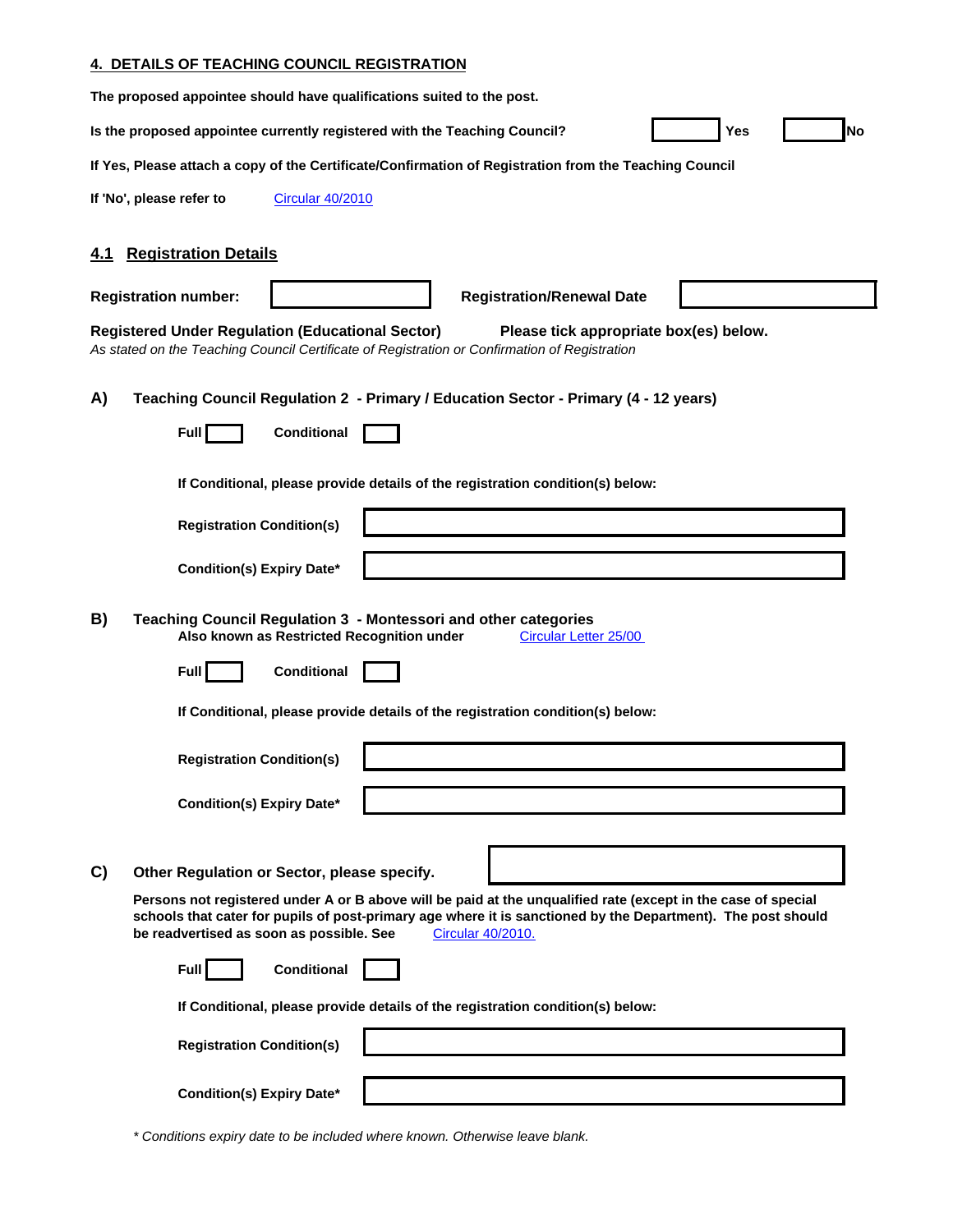# **5. QUALIFICATION DETAILS OF PROPOSED TEACHER\*\***

**Please provide hereunder details of all qualifications held by the proposed appointee.**

| Qualification | <b>College Attended</b> | Year of Conferral | Level Achieved |
|---------------|-------------------------|-------------------|----------------|
|               |                         |                   |                |
|               |                         |                   |                |
|               |                         |                   |                |
|               |                         |                   |                |

#### **6. GARDA VETTING**

Garda Vetting (Circular 0063/2010 effective from 1 January 2011)

**(A) Has the proposed appointee been garda vetted during the current or previous calendar year?**

 **YES NO**

|--|

 **If the answer to question (A) is "NO" then this appointment can only be made if the school authority (for reasons outside of its control) has been unable to complete the vetting process in advance of this appointment being made. The application for vetting must have been submitted at the earliest possible stage prior to the commencement date of the post and the proposed appointee must have confirmed acceptance in writing that his / her appointment is subject to the satisfactory outcome of the vetting process.**

 **Tick YES to confirm that all of these requirements have been met in respect of this appointment. Otherwise you must tick NO**





 **If "NO" the proposed appointee does not meet the terms of Garda Vetting (Circular 0063/2010) and is not eligible to be appointed. This Appointment Form should not be submitted to the Department.**

**(B) Has the proposed appointee provided to the school authority, in accordance with Circular 0063/2010, a child protection related statutory declaration that has been made during the current or previous calendar year?**

| <b>IYES</b> | INO |
|-------------|-----|
|             |     |

 **If the answer to question (B) is "NO" the proposed appointee does not meet the terms of Garda Vetting (Circular 0063/2010) and is not eligible to be appointed. This Appointment Form should not be submitted to the Department.**

| 7. MEDICAL FITNESS TO TEACH**                                                                                                                                                                                                                                                                                      |                |                |
|--------------------------------------------------------------------------------------------------------------------------------------------------------------------------------------------------------------------------------------------------------------------------------------------------------------------|----------------|----------------|
| Have you received confirmation of fitness to teach in respect of the proposed appointee from the                                                                                                                                                                                                                   |                |                |
| Occupational Health Service in accordance with                                                                                                                                                                                                                                                                     | Circular 65/08 |                |
| Yes                                                                                                                                                                                                                                                                                                                | <b>INo</b>     | Not applicable |
| This applies to all successful candidates being appointed for the first time to a teaching position in the Republic of<br>Ireland or teachers returning from leave of absence or other break in service in excess of two full school years - as per<br>standard operating procedures attached to<br>Circular 65/08 |                |                |

If No, appointment form should not be completed until confirmation is received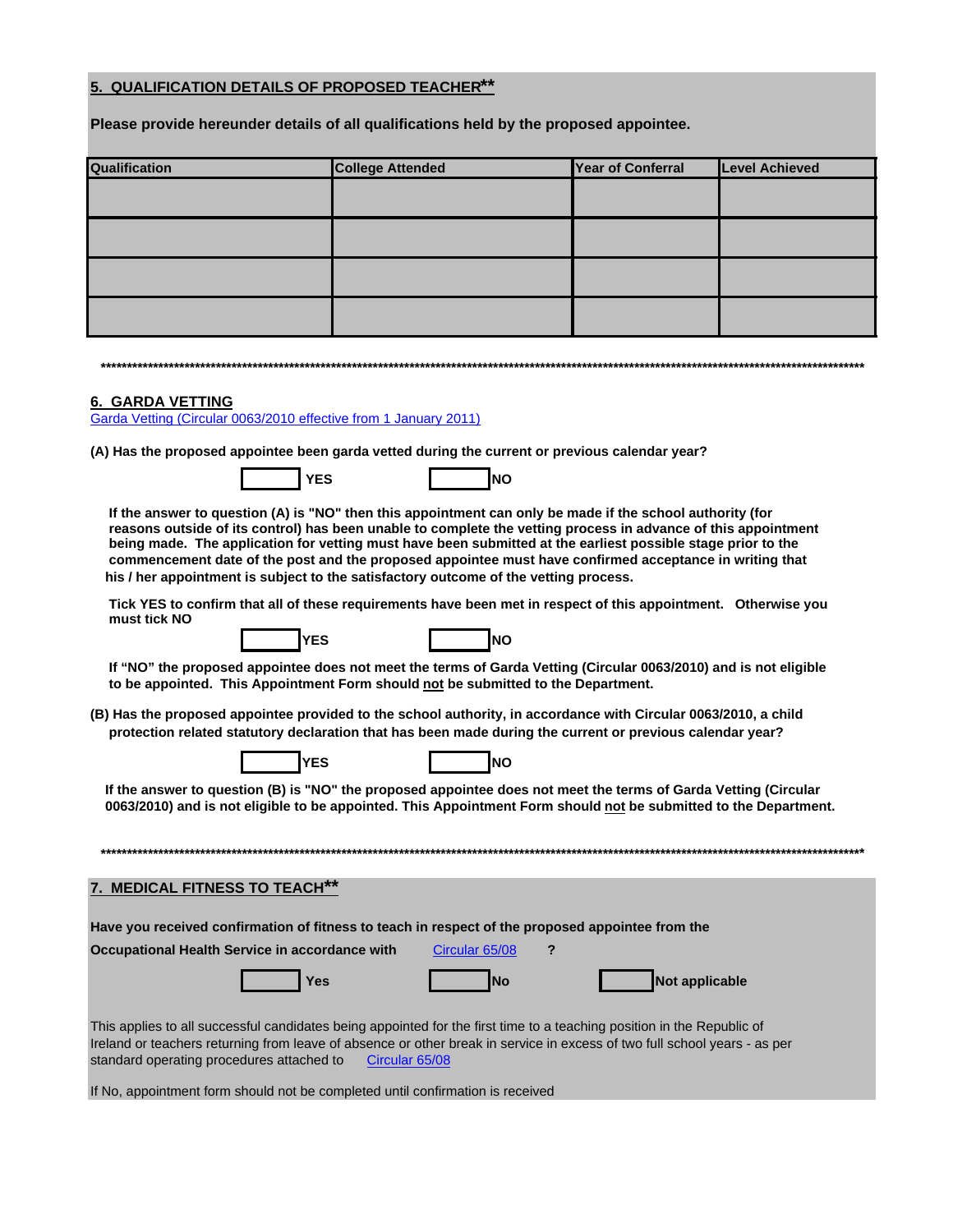## 8. PREVIOUS TEACHING SERVICE IN REPUBLIC OF IRELAND\*\*

(need not be completed if being re-appointed in the same school)

| <b>FROM</b> | <b>ITO</b> | <b>STATUS OF POST</b> | <b>SCHOOL NAME AND ADDRESS</b> | <b>ROLL NO</b> |
|-------------|------------|-----------------------|--------------------------------|----------------|
|             |            |                       |                                |                |
|             |            |                       |                                |                |
|             |            |                       |                                |                |
|             |            |                       |                                |                |

N.B. If you have previous service other than mentioned above you may be entitled to incremental credit. See Circular 10/01

# 9. PAYE DETAILS

You must hold a current Certificate of Tax Credits for this employment (Employer Reg. No 4000099H). If you do not, please contact your local Tax office in this matter, otherwise PAYE will be deducted in accordance with Emergency Tax Rates.

If you hold a P45 in respect of your most recent employment in this tax year, attach same here.

#### 

#### 10. OTHER DETAILS

| Is the proposed appointee currently in receipt of pension from the Department of Education and Skills or<br>any V.E.C.?** |  | <b>Example 19 Yes No. 2016</b> No. |  |
|---------------------------------------------------------------------------------------------------------------------------|--|------------------------------------|--|
| If 'Yes', please give details of pension i.e. voluntary, disability, early retirement strand, compulsory:                 |  |                                    |  |

| Is the proposed appointee currently on leave, e.g. career break, from another employment? | Yes | <b>No</b> |
|-------------------------------------------------------------------------------------------|-----|-----------|
| If 'Yes', please give details of leave type and employer                                  |     |           |
|                                                                                           |     |           |
| Please tick if the proposed appointee would like to receive correspondence through Irish: |     |           |
|                                                                                           |     |           |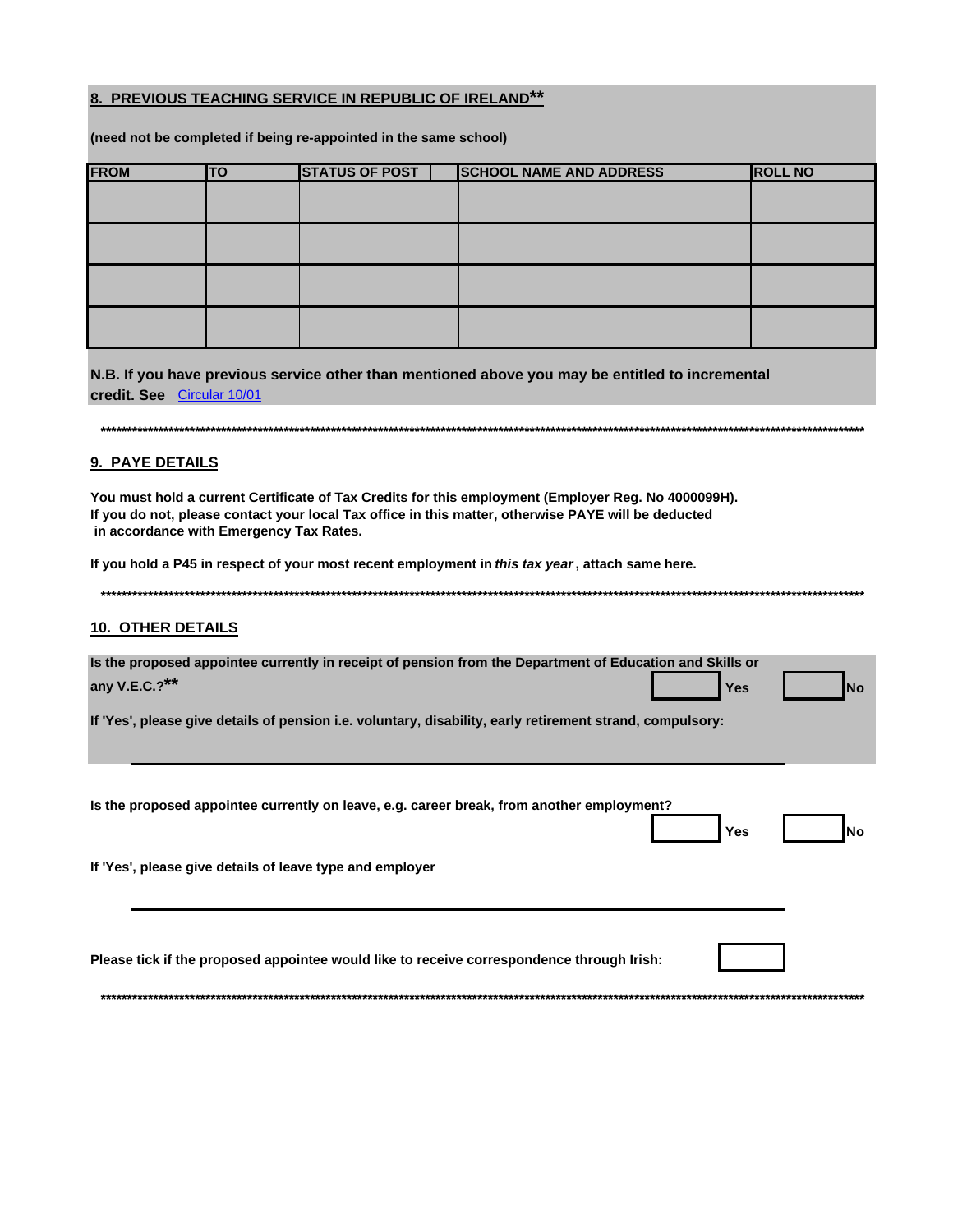# 11. MANDATE FORM\*\*

| The two mandates below should be completed by teachers who are liable for PRSI Class A. | Payment of salary during periods of absence is dependent on compliance with PRSI regulations |                                                                                                                                                                                                                                                                                                                                                                                                                                                                                                                                                                                                                |  |
|-----------------------------------------------------------------------------------------|----------------------------------------------------------------------------------------------|----------------------------------------------------------------------------------------------------------------------------------------------------------------------------------------------------------------------------------------------------------------------------------------------------------------------------------------------------------------------------------------------------------------------------------------------------------------------------------------------------------------------------------------------------------------------------------------------------------------|--|
|                                                                                         | <b>FORM OF AUTHORISATION - ILLNESS BENEFIT PAYMENTS</b>                                      |                                                                                                                                                                                                                                                                                                                                                                                                                                                                                                                                                                                                                |  |
| conditions:                                                                             |                                                                                              | I have read and understand the conditions and procedures involved in the operation of illness benefit pay schemes<br>applicable to primary teachers. I am aware that depending on my PRSI contribution record I may be entitled to<br>payment from the Department of Social Protection in respect of absences under these schemes. I acknowledge that<br>payment from the Department of Education and Skills during absence on illness leave will be subject to the following                                                                                                                                  |  |
| (a)                                                                                     | that Department as a condition of claiming benefit                                           | that I make the necessary claims for social insurance benefit to the Department of Social Protection within the<br>required time limits and will, to the best of my ability, comply with whatever requirements are laid down by                                                                                                                                                                                                                                                                                                                                                                                |  |
| (b)                                                                                     | Education and Skills' bank account                                                           | that I authorise the Department of Social Protection to pay any benefit due to me directly to the Department                                                                                                                                                                                                                                                                                                                                                                                                                                                                                                   |  |
| (c)                                                                                     |                                                                                              | that I authorise the Department Education and Skills to apply amended conditions in relation to the payment of<br>illness benefit that may be introduced to comply with Revenue and Department of Social Protection regulations                                                                                                                                                                                                                                                                                                                                                                                |  |
|                                                                                         | comply with the foregoing conditions.                                                        | I also acknowledge that any payments due to me from the Department of Social Protection in respect of such absences<br>under the current arrangements for payment may be recovered by deduction from my salary in the event that I fail to                                                                                                                                                                                                                                                                                                                                                                     |  |
|                                                                                         | be disclosed to any unauthorised person.                                                     | Accordingly, I accept that in order to ensure compliance with the above undertaking and the illness leave regulations,<br>the Department of Education and Skills may be required to make direct contact with the Department of Social<br>Protection to establish what payments were made to me, when they were made and the amount and duration of such<br>payments. I hereby authorise the Department of Education and Skills to make such enquiries. I understand that any<br>information obtained from the Department of Social Protection will be used only for the foregoing purposes and will not        |  |
|                                                                                         |                                                                                              |                                                                                                                                                                                                                                                                                                                                                                                                                                                                                                                                                                                                                |  |
| Signed:                                                                                 |                                                                                              | Date:                                                                                                                                                                                                                                                                                                                                                                                                                                                                                                                                                                                                          |  |
| <b>PPS No:</b>                                                                          | FORM OF AUTHORISATION - MATERNITY BENEFIT PAYMENT                                            | <b>School Roll No:</b>                                                                                                                                                                                                                                                                                                                                                                                                                                                                                                                                                                                         |  |
|                                                                                         | following conditions:                                                                        | I have read and understand the conditions and procedures involved in the operation of maternity/adoptive pay schemes<br>applicable to primary teachers. I am aware that depending on my PRSI contribution record I may be entitled to<br>payment from the Department of Social Protection in respect of absences under these schemes. I acknowledge that<br>payment from the Department of Education and Skills during absence on maternity/adoptive leave will be subject to the                                                                                                                              |  |
| (a)                                                                                     | that Department as a condition of claiming benefit                                           | that I make the necessary claims for social insurance benefit to the Department of Social Protection within the<br>required time limits and will, to the best of my ability, comply with whatever requirements are laid down by                                                                                                                                                                                                                                                                                                                                                                                |  |
| (b)                                                                                     | absences under the social insurance system directly from my salary;                          | that I authorise the Department Education and Skills to deduct any benefit due to me in respect of such                                                                                                                                                                                                                                                                                                                                                                                                                                                                                                        |  |
|                                                                                         |                                                                                              | I also acknowledge that any payments due to me from the Department of Social Protection in respect of such absences<br>may be recovered by deduction from my salary in the event that I fail to comply with the foregoing conditions.                                                                                                                                                                                                                                                                                                                                                                          |  |
|                                                                                         | not be disclosed to any unauthorised person.                                                 | Accordingly, I accept that in order to ensure compliance with the above undertaking and the maternity/adoptive leave<br>regulations, the Department of Education and Skills may be required to make direct contact with the Department of<br>Social Protection to establish what payments were made to me, when they were made and the amount and duration of<br>such payments. I hereby authorise the Department of Education and Skills to make such enguiries. I understand that<br>any information obtained from the Department of Social Protection will be used only for the foregoing purposes and will |  |
| Signed:                                                                                 |                                                                                              | Date:                                                                                                                                                                                                                                                                                                                                                                                                                                                                                                                                                                                                          |  |
| <b>PPS No:</b>                                                                          |                                                                                              | <b>School Roll No:</b>                                                                                                                                                                                                                                                                                                                                                                                                                                                                                                                                                                                         |  |

#### **Data Protection**

The Department of Education and Skills will treat all personal data provided on this form as confidential and will use it solely for the purpose intended. The information will only be disclosed as permitted by law or for the purposes listed in the Departments registration with the Data Protection Commissioner - REF 10764/A. If the information provided is to be used for purposes other than outlined in the Departments registration with the DPC the proposed appointee's permission will be sought.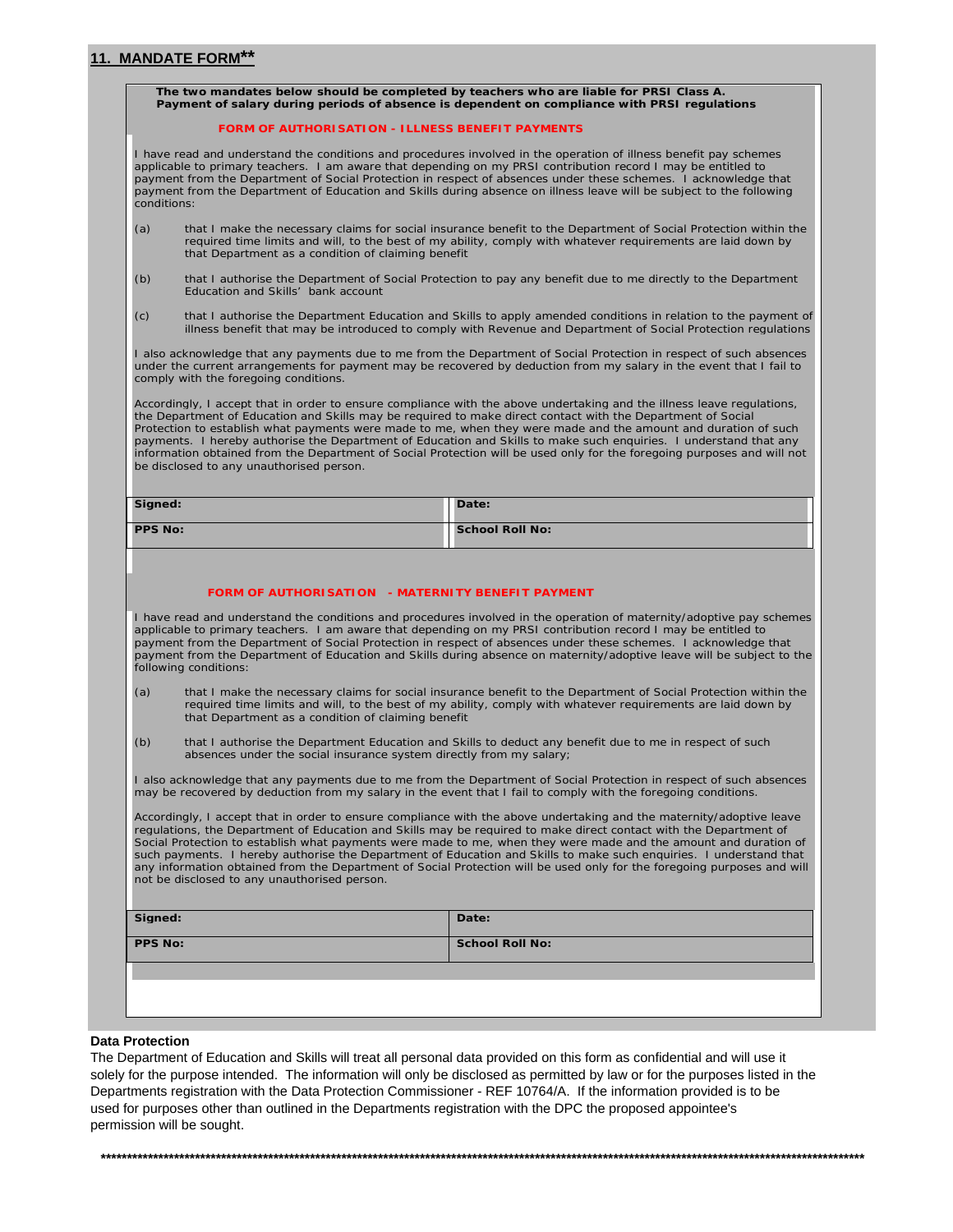| 12. Declaration by Appointee:                                                                                                                                                                                                                                                                                                                                                                                                                                                      |       |
|------------------------------------------------------------------------------------------------------------------------------------------------------------------------------------------------------------------------------------------------------------------------------------------------------------------------------------------------------------------------------------------------------------------------------------------------------------------------------------|-------|
| In the case of each of the following I certify that:<br>Tick:                                                                                                                                                                                                                                                                                                                                                                                                                      |       |
| I the undersigned declare that the information recorded in this document is true accurate and complete in all<br>respects. I understand that I am responsible for the accuracy of the information and that if I wilfully supress any<br>information I risk the loss of appointment.                                                                                                                                                                                                |       |
| l declare that I will seek approval from my employer before engaging in any external work and that any external<br>work engaged in by me must not be such as to interfere with the fulfilling of my duties and responsibilities to the<br>school.                                                                                                                                                                                                                                  |       |
| l declare that I will refund to the Minister for Education and Skills any monies paid to me which are not properly<br>payable under the Rules for National Schools and relevant Department Circulars.                                                                                                                                                                                                                                                                              |       |
| I am currently registered with the Teaching Council and I will continue to renew my registration with the Teaching<br>Council for the duration of my appointment.                                                                                                                                                                                                                                                                                                                  |       |
| I have authorised the Teaching Council to allow the Department of Education & Skills access to my registration<br>details on the Teaching Council Interface to ensure payment of the correct qualification allowance.                                                                                                                                                                                                                                                              |       |
| I have read the contract of employment and agree to abide by the terms.                                                                                                                                                                                                                                                                                                                                                                                                            |       |
| I understand that upon receipt of all relevant documentation in the Department it may take 6 weeks before payment<br>is made to me. This is due to completion of the payroll process and if this document is returned incomplete that I<br>will not be paid salary until after a fully completed form is received and processed by the Department.                                                                                                                                 |       |
| I have signed the illness benefit and maternity benefit mandate forms, if paying class A PRSI.                                                                                                                                                                                                                                                                                                                                                                                     |       |
| l confirm that, in accordance with the requirements of Circular 0063/2010, I have provided the school authority<br>with a child protection related statutory declaration which was made in the current or the previous calendar year.                                                                                                                                                                                                                                              |       |
| l also confirm to the school authority that since the date on which I signed that statutory declaration, to the best of my<br>knowledge and belief there is nothing, from a child protection perspective, in relation to my conduct, character or personal<br>background of any nature that would adversely affect the position of trust in relation to children or vulnerable adults in<br>which I would be placed by virtue of my appointment to a teaching post in this school. |       |
| l also undertake to inform the above school authority of any changes to the above stated position that may affect my<br>suitability, from a child protection perspective, for continued employment with the school authority or for any subsequent<br>employment with the school authority.                                                                                                                                                                                        |       |
| I acknowledge and understand that any false or misleading confirmation as to my conduct, character or personal<br>background or any failure of mine to inform the school authority of relevant changes that may affect my suitability, from a                                                                                                                                                                                                                                      |       |
| child protection perspective, will constitute a breach of my contract of employment and may be grounds for summary<br>dismissal by the school authority.                                                                                                                                                                                                                                                                                                                           |       |
| Note: The proposed appointee and the principal must sign this section in each others presence.                                                                                                                                                                                                                                                                                                                                                                                     |       |
| <b>Teachers signature:</b>                                                                                                                                                                                                                                                                                                                                                                                                                                                         | Date: |
| <b>Principals Signature:</b>                                                                                                                                                                                                                                                                                                                                                                                                                                                       | Date: |